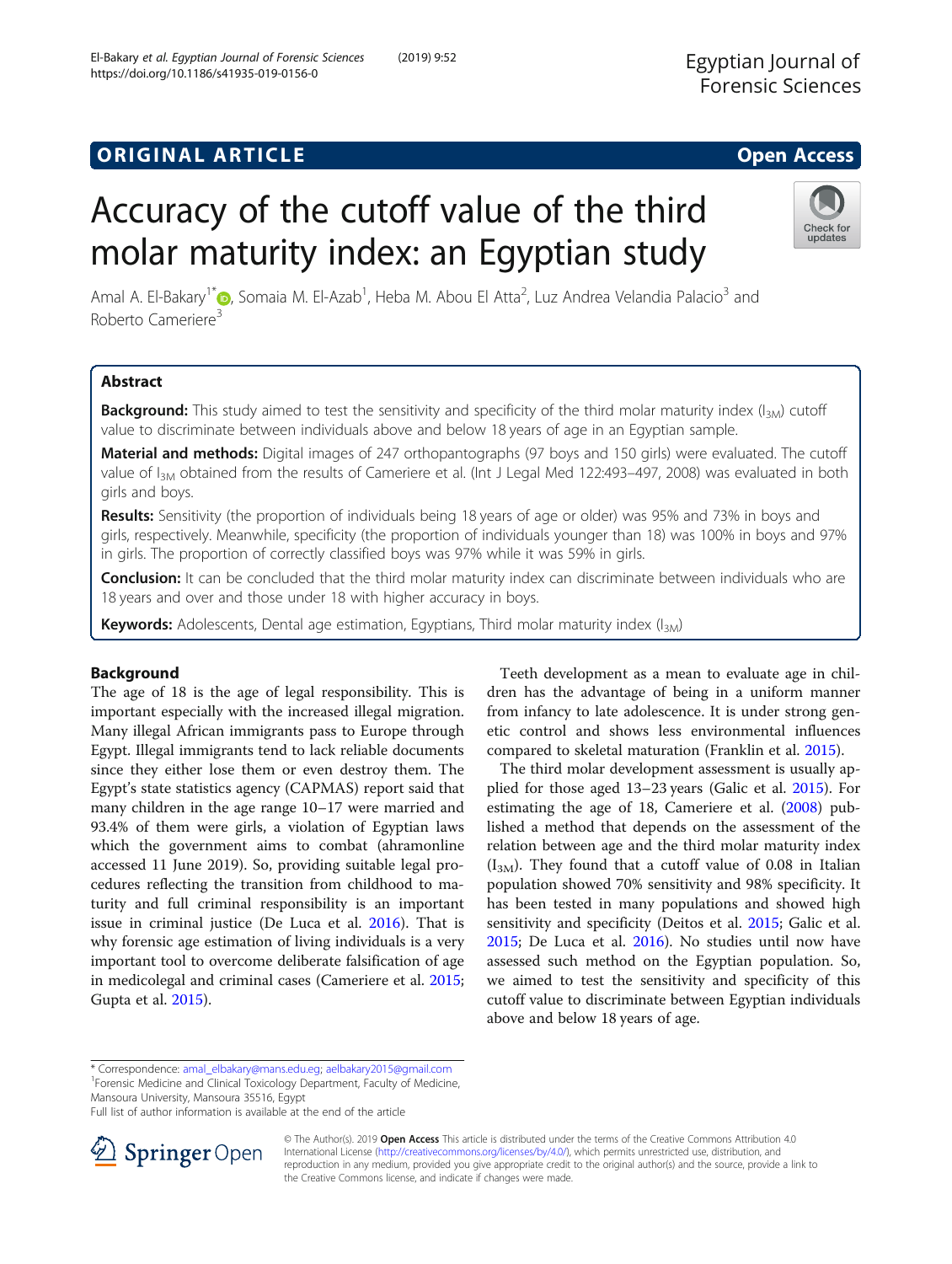# Material and methods

#### Sample

A sample of 259 orthopantographs (OPGs) from Egyptian subjects aged 13–24 was analyzed. This crosssectional study collected OPGs at random from the digital archive of the Mansoura University, Faculty of Dentistry, during years 2015 and 2017, as well as from private dental clinics, following the ethical standards laid down by the Declaration of Helsinki [\(2013\)](#page-3-0) and was approved by Mansoura University IRB (code: R.18.11.345). Exclusion criteria were dental pathology affecting the lower left jaw and unknown date of birth.

Following the initial sampling, 12 OPGs were excluded because they did not meet the inclusion criteria, leaving 247 OPGs (97 boys and 150 girls). The digital images were evaluated using an open-source image computeraided drafting program used to process and analyze digital images (Digimizer Image Analysis program).

## Assessment of the third molar maturity index  $(I_{3M})$

The left lower third molar was examined using the  $I_{3M}$ index described in the study by Cameriere et al. ([2008](#page-3-0)) where if the apices of the third molar are completely closed, then  $I_{3M}$  = 0. Otherwise, the distance between the inner sides of the open apex, i.e., apical distance (AD) of mandibular left third molars, was measured and divided by the tooth length (L). If the tooth had two roots (ADa and ADb), the sum of these distances was divided by the tooth length  $(L)$  (Fig. 1). Measurements were carried out by two different observers.

Twenty randomly selected OPGs were assessed to check for inter-observer reliability and were re-examined after a month interval for intra-observer reliability.

#### Statistical analysis

A Microsoft Excel file was used in this study to register the identification number, gender, chronological age, and  $I_{3M}$  value. The cutoff value of 0.08 for  $I_{3M}$  for both genders, obtained from the results of Cameriere et al. ([2008\)](#page-3-0), was evaluated. An individual is considered to be 18 years of age or older if  $I_{3M}$  is lower than 0.08. The sensitivity of the test (i.e., the proportion of subjects > 18 years of age who have  $I_{3M}$  < 0.08) together with specificity (i.e., the proportion of individuals younger than 18 who have  $I_{3M} > 0.08$ ) was evaluated.

According to Bayes' theorem, post-test probability was written as

$$
PPV = \frac{Se p_0}{Se p_0 + (1-Sp)(1-p_0)}
$$

where positive predictive value (PPV) is the positive predictive value and  $p_0$  is the prevalence of Egyptian subjects aged between 18 and 24 years of age among all subjects aged between 13 and 24 years old (the studied sample) who live in Egypt based on the demographic data retrieved from Egypt Demographics Profile ([2018](#page-4-0)). The estimated prevalence for girls is 59% and 60% for boys.

Intra-class correlation coefficient (ICC) was used to test the intra-observer and inter-observer agreement between the two observers. To evaluate intra-observer and interobserver agreement between both observers, Cohen's kappa was used.

# Results

Age distribution of the sample is shown in Table [1](#page-2-0). Individuals < 18 years were 100 (42 boys and 58 girls) while those  $\geq 18$  years were 147 (55 boys and 92 girls). The mean chronological age of boys and girls were  $18.85 \pm$ 3.61 years and  $19.11 \pm 4.16$  years, respectively. The minimum age at which complete maturation (union of apices) of the third molar  $(I_{3M} = 0)$  was noticed to be 20.07 years for girls and 19.44 years for boys.

The validity of  $I_{3M}$  presenting the number of individuals who have  $I_{3M} \geq 0.08$  and  $I_{3M} < 0.08$  and those who

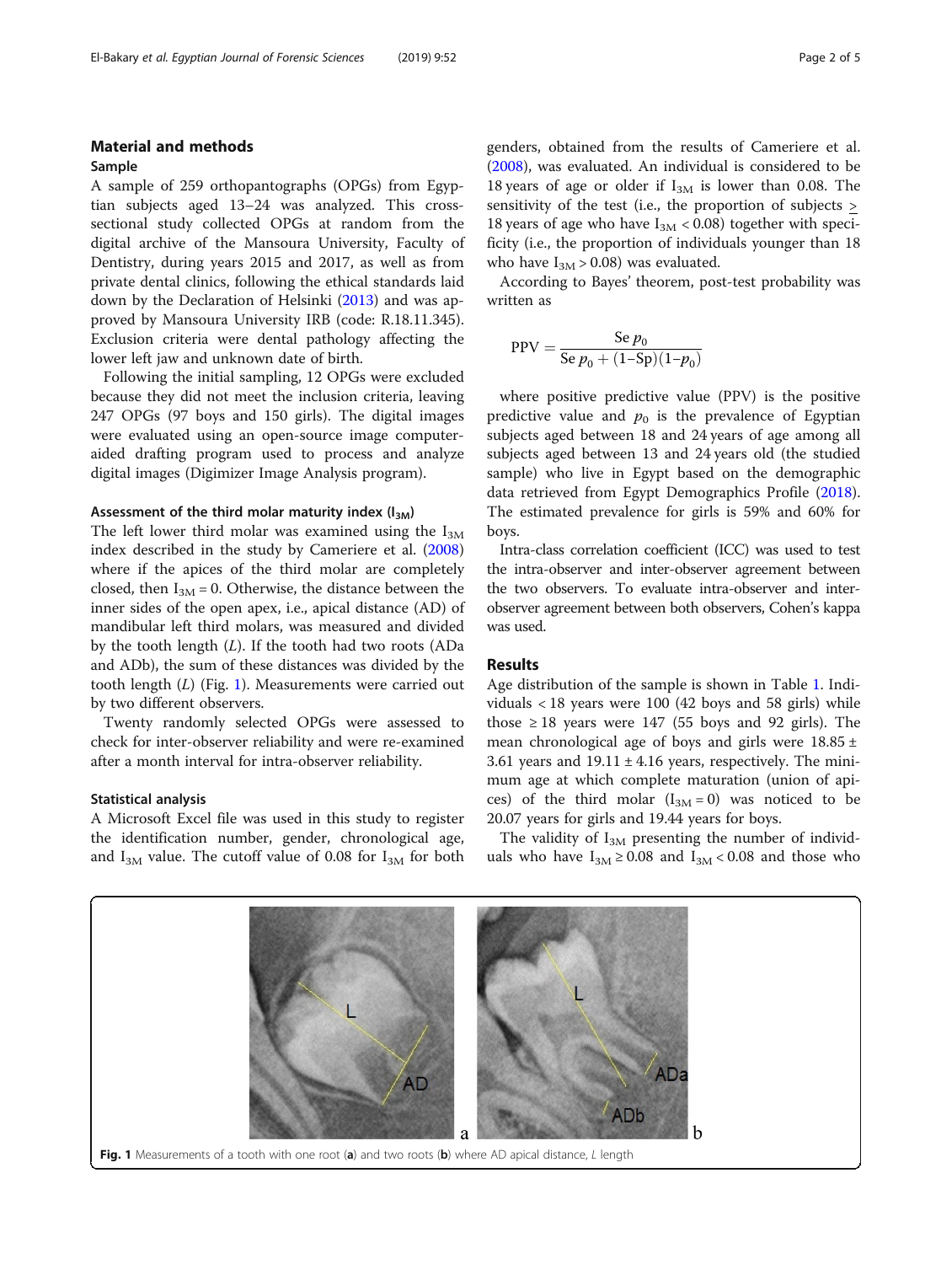<span id="page-2-0"></span>Table 1 Sample of panoramic radiographs from Egyptian individuals according to sex and age categories

| Age                  | M              | F              | Total          |
|----------------------|----------------|----------------|----------------|
| 13                   | 12             | 14             | 26             |
| 14                   | 8              | 14             | 22             |
| 15                   | 10             | 11             | 21             |
| 16                   | $\overline{7}$ | 9              | 16             |
| 17                   | 5              | 10             | 15             |
| 18                   | 6              | 13             | 19             |
| 19                   | 5              | 23             | 28             |
| 20                   | 9              | 19             | 28             |
| 21                   | 14             | 14             | 28             |
| 22                   | 9              | 12             | 21             |
| 23                   | 9              | 7              | 16             |
| 24                   | 3              | $\overline{4}$ | $\overline{7}$ |
| Total<br>.<br>$\sim$ | 97             | 150            | 247            |

M male, F females

are younger than 18 and those not younger than 18 is shown in Tables 2 and 3.

The close association between adult age and positivity of the test (i.e.,  $I_{3M}$  < 0.08) in girls is shown in Table 2. It was found that 123 out of 150 (82% (95% CI 76–88)) were correctly classified. The sensitivity of the test was 73% (95% CI 64–82) and its specificity was 97% (95% CI 92–100). The PPV was 59%.

Table 3 displays the close association between adult age and the positivity of the test in the boys. From 97 individuals, 94 were accurately classified (97% (95% CI 93–100)). The sensitivity of the test was 95% (95% CI 89–100) and the specificity was 100%. The PPV was 60%.

The ICC for intra-rater and inter-rater agreement of I<sub>3M</sub> was 98.7% (95% CI 98.4–99.2) and 97.8% (95% CI 96–98.2), respectively. Cohen's kappa for intra-rater and inter-rater agreement was 0.93 and 0.86.

# **Discussion**

It is important to discriminate minors from adult especially in the absence of documents to avoid criminal violations (Deitos et al. [2015](#page-4-0)). From this point of view, methods used for age estimation applied in forensic

Table 2 Contingency table of the cutoff value's performance for girls (n, 150)

| Test              | Age  |           |     |
|-------------------|------|-----------|-----|
|                   | < 18 | $\geq$ 18 |     |
| $I_{3M}$ < 0.08   | 2    | 67        | 69  |
| $I_{3M} \ge 0.08$ | 56   | 25        | 81  |
| Total             | 58   | 92        | 150 |

 $I_{3M}$  third molar maturity index

Table 3 Contingency table of the cutoff value's performance for boys (n, 97)

| Test              | Age  |           |    |
|-------------------|------|-----------|----|
|                   | < 18 | $\geq$ 18 |    |
| $I_{3M}$ < 0.08   | O    | 52        | 52 |
| $I_{3M} \ge 0.08$ | 42   | Κ         | 45 |
| Total             | 42   | 55        | 97 |

 $I_{3M}$  third molar maturity index

medicine must be accurate, precise, and well-validated before application (Rivera et al. [2017](#page-4-0)).

The estimation of dental age in Egyptians was reported in previous studies (El-Bakary et al. [2010;](#page-4-0) Zaher et al. [2011](#page-4-0); El Morsi et al. [2015](#page-4-0); Wahdan et al. [2017](#page-4-0)). But, to the best of our knowledge, this is the first Egyptian study that validates the use of the third molar maturity index cutoff value of 0.08 to discriminate those aged 18 years or older from minors (less than 18 years).

In his original study, Cameriere et al. [\(2008\)](#page-3-0) evaluated the  $I_{3M}$  in OPGs of 906 Caucasian Italian individuals aged between 14 and 23 years (53.6% females and 46.4% males). The cutoff value of 0.08 showed 70% sensitivity and 98% specificity with 83% correct classification. This cutoff value was tested in many populations around the world and showed high sensitivity and specificity although percentages were different.

Results of this Egyptian sample showed relatively faster development (earlier complete maturation of the third molar) in boys. Generally, many studies showed male precedence of the third molar development, e.g., Hispanics (Solari and Abramovitch [2002\)](#page-4-0), Japanese (Olze et al. [2004](#page-4-0)), Serbian (Zelic et al. [2016\)](#page-4-0), and Saudi (AlQahtani et al. [2017\)](#page-3-0). Nevertheless, females were reported to show faster development of third molars in one study (Liversidge [2008](#page-4-0)).

When the cutoff value of " $I_{3M}$  = 0.08" was evaluated in the present study (247 cases), the high sensitivity (Se) of the test in boys (95%) but relatively lower sensitivity in girls (73%) was documented. Sensitivity values were reported to be over 95% in Turkish males (128 boys from 293 total sample) (Gulsahi et al. [2016\)](#page-4-0), Colombians (288 children), (De Luca et al. [2016\)](#page-4-0), and Serbians (598 cases) (Zelic et al. [2016\)](#page-4-0). Meanwhile, it was 88% in Botswana (1294 individuals) (Cavrić et al. [2016\)](#page-3-0) and 90% in Australians (143 cases) (Franklin et al. [2016\)](#page-4-0). Unfortunately, sensitivity was only 52% in the Saudi population (300 cases) (AlQahtani et al. [2017](#page-3-0)).

Meanwhile, a high specificity (Sp) of the cutoff value (100% in boys and 97% in girls) was found in the present sample. On the other hand, specificity was 100% in the Turkish study (Gulsahi et al. [2016](#page-4-0)) and in Saudi males (AlQahtani et al. [2017\)](#page-3-0), and over 85% in Colombians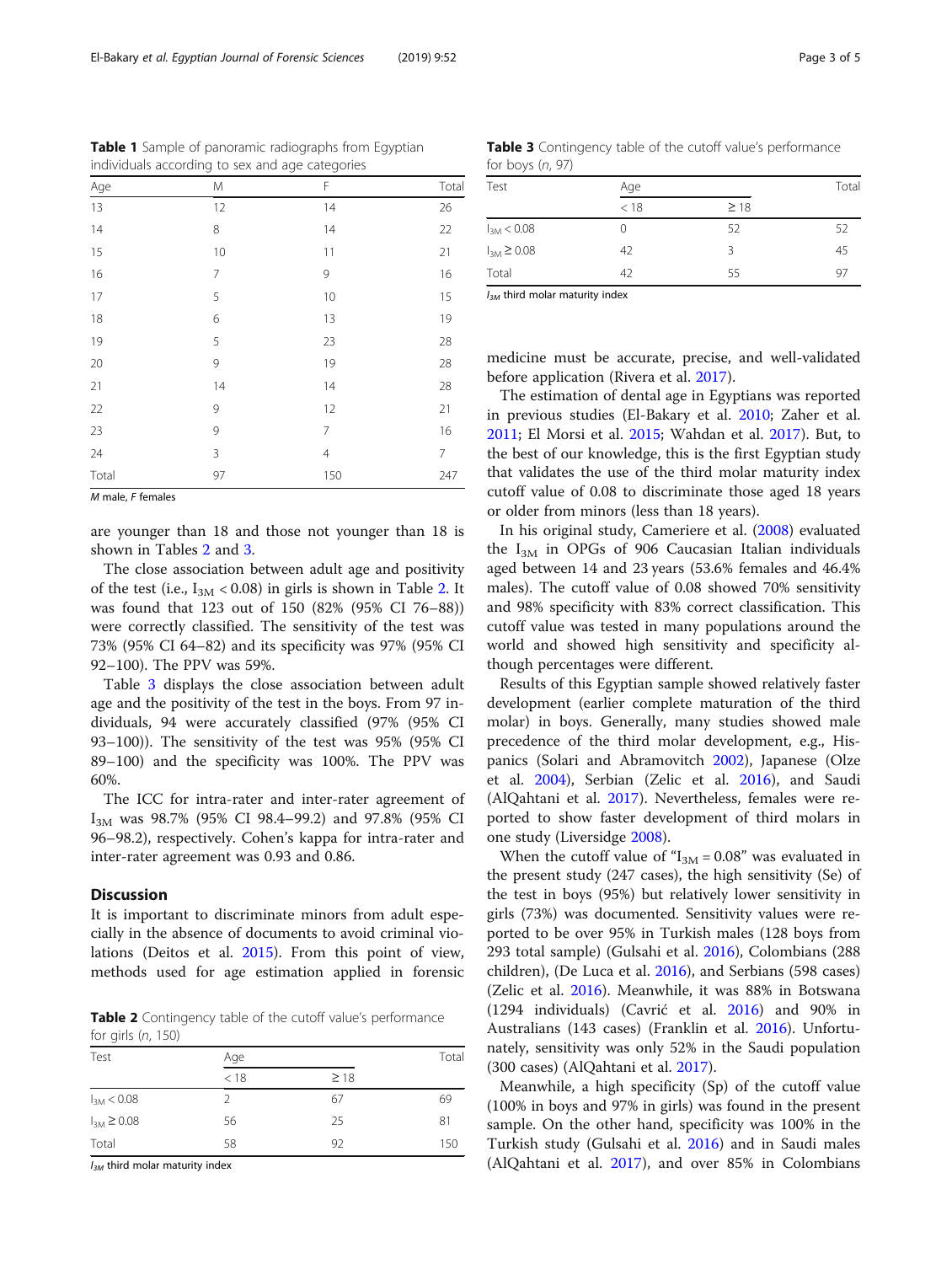<span id="page-3-0"></span>(De Luca et al. [2016](#page-4-0)), Serbians (Zelic et al. [2016](#page-4-0)), Botswana (Cavrić et al. 2016), and Australian population (Franklin et al. [2016](#page-4-0)).

It seems that values of sensitivity and specificity of the present study are more in boys ensuring previous published data in Serbians (Zelic et al. [2016](#page-4-0)). On the other hand, girls showed more values in a Colombian study (De Luca et al. [2016](#page-4-0)).

Different sensitivity and specificity in these populations may be either due to actual differences between them or differences in the age distribution and sample size, as well as dissimilarity among observers. However, the examination of the third molars may provide reasonable accuracy for the likelihood that a person is at least 18 years old (Acharya et al. 2014).

In the present Egyptian sample, the proportion of correctly classified persons was 97% in boys and 82% in girls, even better than 83% reported by Cameriere et al. (2008). More or less similar proportions of correctly classified individuals were reported in Turkish (97.6% for boys and 92.7% in girls) (Gulsahi et al. [2016\)](#page-4-0), Serbians (95% in males and 91% in females) (Zelic et al. [2016\)](#page-4-0), and Chileans (83%) (Cameriere et al. 2018).

Meanwhile, the positive predictive value (PPV) in the present Egyptian sample was 60% in boys and 59% in girls. Although the PPV is highly useful, it is sensitive to the prevalence of the positive test group (older age category) and can rarely be generalized beyond the study sample (Gulsahi et al. [2016](#page-4-0)). In a legal and forensic context, it is ethically safer to underestimate age than to overestimate age due to constitutional and judicial implications when involving a possible adult (Cavrić et al. 2016).

Technically, unacceptable errors can be detected if an adult was wrongly diagnosed as a minor (less than 18 years). They will get the full benefit of safeguarding through being children in care. However, if the reverse occurs and a minor was diagnosed as over 18 years, this is an ethically unacceptable error as it leads to violation of minors' rights (Garamendi et al. [2005](#page-4-0)).

In the context of estimating a person's age, none of the techniques can be used with high reliability when the person has completed his growth. However, from the legal point of view, it is often enough to indicate whether a person is an adult or a minor (Schmeling et al. [2008\)](#page-4-0).

# Conclusion

In conclusion, the third molar maturity index can discriminate between individuals who are 18 years and over and those under 18 with higher accuracy in boys than girls. As the present findings are in correlation with findings for other populations, the  $I_{3m}$  cutoff value is justifiable to be used in medicolegal practice.

#### Abbreviations

I<sub>3M</sub>: Third molar maturity index; ICC: Intra-class correlation coefficient; OPGs: Orthopantographs; PPV: The positive predictive value; Se: Sensitivity; Sp: Specificity

## Acknowledgements

None

#### Authors' contributions

AAE-B contributed to the idea of the research and the study design. collecting of the data, rating of panoramas, and writing and publishing the article. SME-A shared in the rating of panoramas and writing the research. HMAEA shared in the rating of panoramas. VPLA contributed to the statistical analysis and shared in writing the paper. RC contributed to the statistical analysis and revised the paper. All authors read and approved the final manuscript.

#### Funding

This research was not financially supported by any organization.

#### Availability of data and materials

Data supporting our findings can be found with the corresponding author. Data will not be shared, as it contains personal information. Please contact the author for data requests.

#### Ethics approval and consent to participate

This study was conducted in Mansoura University, Egypt, and approved by Mansoura University IRB (code: R.18.11.345).

#### Consent for publication

This study does not include publishing of personal data.

#### Competing interests

The authors declare that they have no competing interests.

#### Author details

<sup>1</sup> Forensic Medicine and Clinical Toxicology Department, Faculty of Medicine Mansoura University, Mansoura 35516, Egypt. <sup>2</sup>Radiology Department, Student's Hospital, Mansoura University, Mansoura, Egypt. <sup>3</sup>AgEstimation Project, University of Macerata, Macerata, Italy.

#### Received: 1 May 2019 Accepted: 27 August 2019 Published online: 14 September 2019

#### References

- Acharya AB, Bhowmik B, Naikmasur VG (2014) Accuracy of identifying juvenile/ adult status from third molar development using prediction probabilities derived from logistic regression analysis. J Forensic Sci 59(3):665–670
- AlQahtani S, Kawtharb A, AlAraikb A, AlShalanb A (2017) Third molar cut-off value in assessing the legal age of 18 in Saudi population. Forensic Sci Int 272:64–67
- Cameriere R, De Luca S, Cingolani M, Ferrante L (2015) Measurements of developing teeth and carpals and epiphyses of the ulna and radius for assessing new cut-offs at the age thresholds of 10, 11, 12, 13 and 14 years. J Forensic Legal Med 34:50–54
- Cameriere R, Ferrante L, De Angelis D, Scarpino F, Galli F (2008) The comparison between measurement of open apices of third molars and Demirjian stages to test chronological age of over 18 year olds in living subjects. Int J Legal Med 122:493–497
- Cameriere R, Velandia Palacio LA, Pinares J, Bestetti F, Paba R, Coccia E, Ferrante L (2018) Assessment of second (I2M) and third (I3M) molar indices for establishing 14 and 16 legal ages and validation of the Cameriere's I3M cutoff for 18 years old in Chilean population. Forensic Sci Int 285:205.e1–205.e5
- Cavrić J, Galić I, Vodanović M, Brkić H, Gregov J, Viva S, Rey L, Cameriere R (2016) Third molar maturity index (I3M) for assessing age of majority in a black African population in Botswana. Int J Legal Med 130:1109–1120
- Declaration of Helsinki (2013) WMA Declaration of Helsinki–Ethical Principles for Medical Research Involving Human Subjects. [https://www.wma.net/policies](https://www.wma.net/policies-post/wma-declaration-of-helsinki-ethical-principles-for-medical-research-involving-human-subjects/)[post/wma-declaration-of-helsinki-ethical-principles-for-medical-research](https://www.wma.net/policies-post/wma-declaration-of-helsinki-ethical-principles-for-medical-research-involving-human-subjects/)[involving-human-subjects/.](https://www.wma.net/policies-post/wma-declaration-of-helsinki-ethical-principles-for-medical-research-involving-human-subjects/)